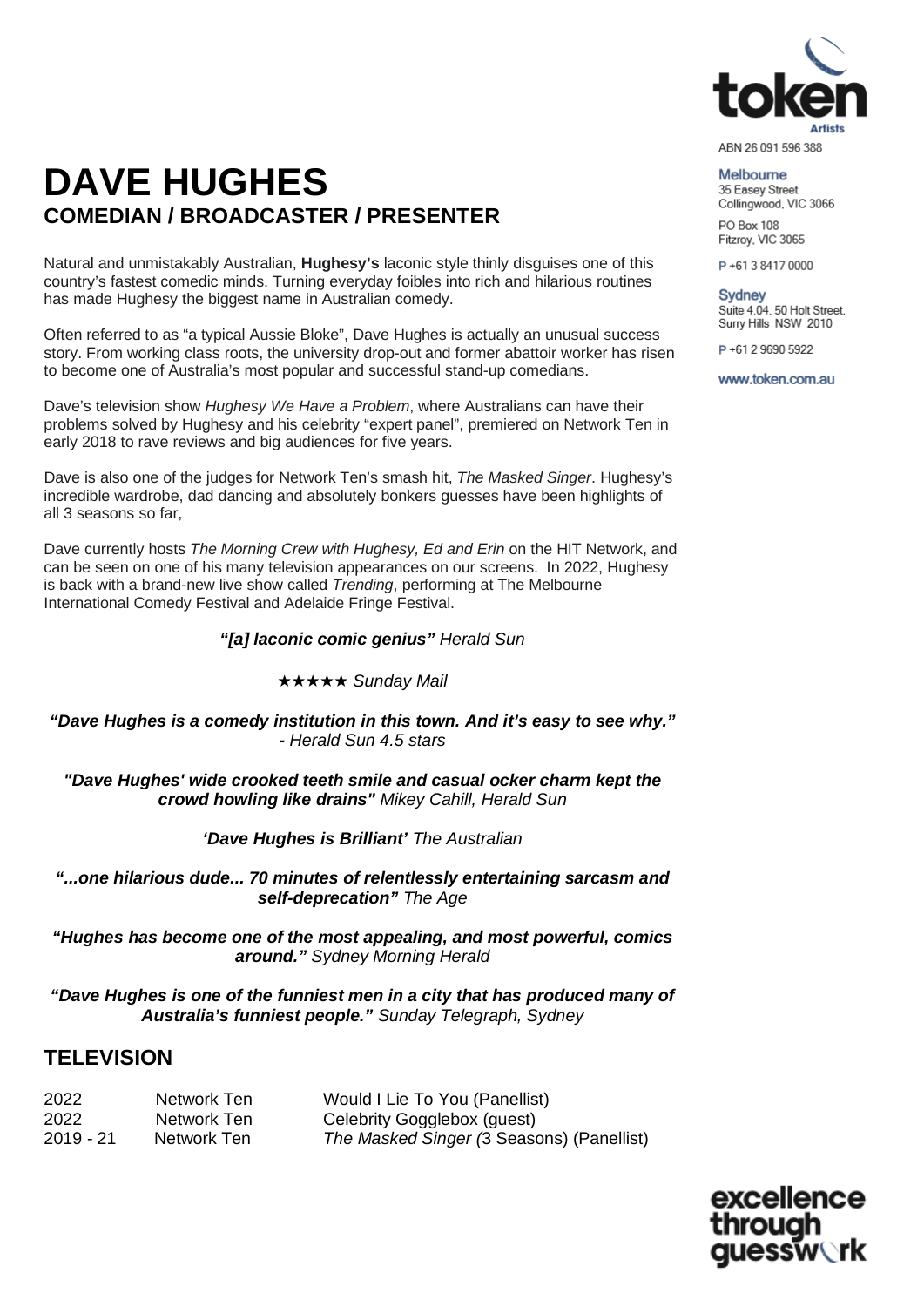

#### Melbourne

35 Easey Street Collingwood, VIC 3066 PO Box 108 Fitzroy, VIC 3065

P+61384170000

Sydney Suite 4.04, 50 Holt Street,<br>Surry Hills NSW 2010

P+61 2 9690 5922

www.token.com.au

| 2021        | Network Ten             | AACTA Awards 2021 (Guest Presenter)              |
|-------------|-------------------------|--------------------------------------------------|
| 2021        | Channel 7               | Hey Hey It's 50 Years (Hey Hey It's Saturday     |
|             |                         | Anniversary Special) (Guest)                     |
| 2018-21     | Network Ten             | Hughesy, We Have A Problem (Host)                |
| 2020        | Stan                    | Lockdown Comedy Festival (Host, Ep 1)            |
| 2020        | 10 Play                 | Drunk History Australia (Cameo)                  |
| 2019        | <b>ABC TV</b>           | The Yearly with Charlie Pickering (Drump         |
|             |                         | History segment)                                 |
| 2019        | Network Ten             | The Masked Singer (Judge)                        |
| 2019        | Network Ten             | Celebrity Name Game (Guest)                      |
| 2013 - 2019 | <b>ABC TV</b>           | Melbourne International Comedy Festival Gala     |
|             |                         |                                                  |
|             |                         | (Comedy Spot)                                    |
| 2018        | ABC TV                  | <b>Tomorrow Tonight (Panellist)</b>              |
| 2018        | <b>Channel Nine</b>     | The 59 <sup>th</sup> Annual TV Week Logie Awards |
|             |                         | (Stand-up/Opening)                               |
| 2017        | Network Ten             | <b>CRAM</b> (Guest Panellist)                    |
| 2017        | Network Ten             | All Star Family Feud - Hughes's v Langbroek's    |
| 2017        | <b>Channel Nine</b>     | The 59th Annual TV Week Logie Awards             |
|             |                         | (Stand-Up/Opening)                               |
| 2017        | ABC ME                  | Stand & Deliver (Comedy Spot - For Kids)         |
| 2015-17     | <b>Channel Nine</b>     | The Footy Show (Regular/panellist)               |
| 2014-17     | Network Ten             | Have You Been Paying Attention?                  |
|             |                         | (Regular Guest)                                  |
|             |                         |                                                  |
| 2016        | <b>Channel Nine</b>     | Hughes The Boss (Feature)                        |
| 2016        | <b>Channel Nine</b>     | Postcards (Guest)                                |
|             |                         |                                                  |
| 2016        | <b>Channel Nine</b>     | The 58 <sup>th</sup> Annual TV Week Logie Awards |
|             |                         | (Stand-up)                                       |
| 2016        | <b>Channel Nine</b>     | Australia's Got Talent (Host)                    |
| 2016        | <b>Comedy Channel</b>   | Melbourne International Comedy Festival's Big    |
|             |                         | Three-Oh! (Stand-up)                             |
| 2015-16     | <b>Comedy Channel</b>   | Just For Laughs at the Sydney Opera House        |
|             |                         |                                                  |
|             |                         | (Stand up)                                       |
| 2015        | <b>ABC TV</b>           | Stop Laughing This Is Serious (Interview         |
|             |                         | guest)                                           |
| 2015        | <b>Channel Nine</b>     | The 57 <sup>th</sup> Annual TV Week Logie Awards |
|             |                         | (Stand-up/Opening)                               |
| 2014-15     | ABC TV                  | Media Circus (Guest)                             |
| 2014        | ABC TV                  | Julia Zemiro's Home Delivery (Interview Guest)   |
| 2014        | Channel 7               | Just for Laughs Special (Guest)                  |
| 2014        | Network Ten             | The Project (Weekly crosses)                     |
| 2014        | <b>ABC TV</b>           | Spicks and Specks (Guest - 3                     |
|             |                         | episodes)                                        |
| 2014        | <b>Comedy Channel</b>   | <b>Best of the Sydney Comedy Festival</b>        |
|             | (Foxtel)                | (stand up)                                       |
| 2014        | <b>Nine Network</b>     | 2014 TV Week Logies (Presenter)                  |
| 2014        | ABC TV                  | Q&A (Guest)                                      |
|             | 2011 - 2013 Network TEN | The Project (co-host)                            |
| 2004 - 2013 | <b>Network TEN</b>      | Before The Game (Core Cast Member                |
|             |                         | + Writer)                                        |
| 2013        | Network Ten             | A League Of Their Own (Guest)                    |
|             |                         |                                                  |

excellence<br>through<br>guessw**ork**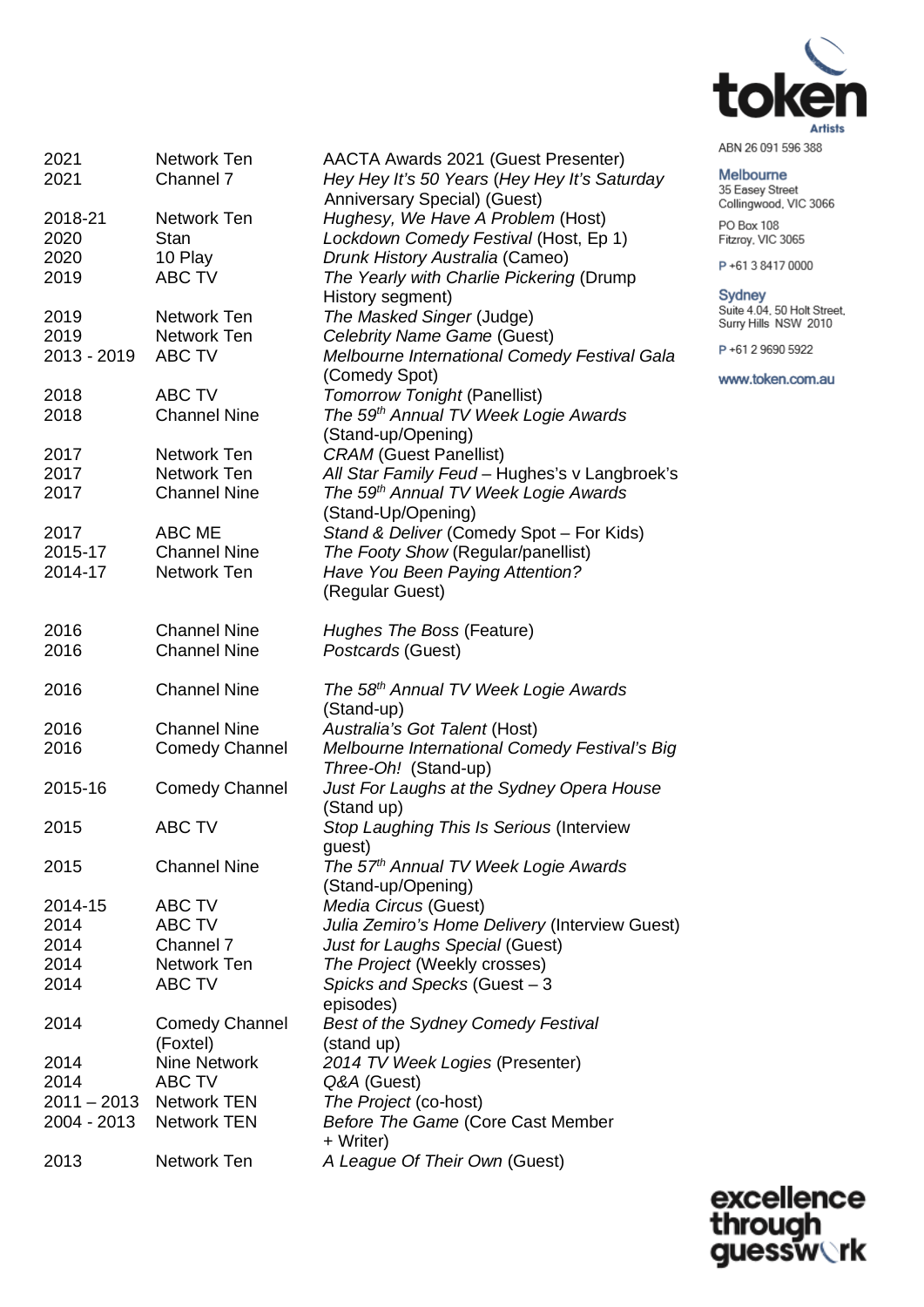

Melbourne<br>35 Easey Street Collingwood, VIC 3066 PO Box 108 Fitzroy, VIC 3065

P+61384170000

Sydney Suite 4.04, 50 Holt Street,<br>Surry Hills NSW 2010

P+61 2 9690 5922

www.token.com.au

| 2012          | <b>Network TEN</b>   | Scumbus telemovie (Cameo)                      |
|---------------|----------------------|------------------------------------------------|
| $2009 - 11$   | <b>Network TEN</b>   | The 7pm Project (co-host)                      |
| 2011          | <b>ABC TV</b>        | Adam Hills in Gordon St Tonight                |
|               |                      | (guest)                                        |
| 2011          | <b>Network TEN</b>   | The 7PM Project - Royal Wedding                |
|               |                      | Special (co-host)                              |
| 2011          | <b>Network TEN</b>   | <b>Talkin' Bout Your Generation</b>            |
|               |                      | (Contestant)                                   |
| 2011          | <b>Network TEN</b>   | Gatorade Replay (player)                       |
| 2010          | <b>Network TEN</b>   | The 7PM Project Election Special               |
|               |                      | (co-host)                                      |
|               | <b>Network TEN</b>   |                                                |
| 2010          |                      | The 7PM Project - Commonwealth                 |
|               |                      | <b>Games Opening Night Special</b>             |
| 2010          | <b>Network TEN</b>   | 2010 Brownlow Awards (co-host on               |
|               |                      | <b>Blue Carpet)</b>                            |
| 2010          | <b>Network TEN</b>   | <b>Melbourne Comedy Festival Allstars</b>      |
|               |                      | Gala (Stand Up Appearance)                     |
| 2010          | <b>Network TEN</b>   | 2010 Superbowl broadcast                       |
|               |                      | (commentator)                                  |
| 2009          | <b>Network TEN</b>   | Are You Smarter Than A 5 <sup>th</sup> Grader? |
|               |                      |                                                |
|               |                      | (celebrity contestant)                         |
| 2009          | <b>Channel Seven</b> | Thank God You're Here (contestant)             |
| 2009          | <b>ABC TV</b>        | Spicks and Specks (contestant)                 |
| 2009          | <b>Network TEN</b>   | Melbourne Comedy Festival Gala                 |
|               |                      | (Stand Up Appearance)                          |
| 2009          | <b>Nine Network</b>  | 2009 Logies Awards (presenter)                 |
| 2009          | <b>Network TEN</b>   | Good News Week (Panellist)                     |
| 2009          | <b>Network TEN</b>   | 2009 Superbowl broadcast                       |
|               |                      | (commentator)                                  |
| 2009          | <b>ABC TV</b>        | Spicks and Specks (Contestant)                 |
|               |                      |                                                |
| 2007-2009     | <b>Network TEN</b>   | <b>ROVE</b> (Core Cast Member)                 |
| 2007-2008     | <b>ABC TV</b>        | Spicks + Specks (contestant)                   |
| 2007          | <b>Network TEN</b>   | <b>ROVE LIVE from Los Angeles</b>              |
|               |                      | (Core cast member)                             |
| 2007          | <b>Network TEN</b>   | Thank God You're Here (Contestant)             |
| 2007          | <b>Network TEN</b>   | The TAC Grand Final Breakfast (Host)           |
| 2007          | <b>ABC TV</b>        | The Sideshow (Stand Up Spot)                   |
| 2007          | <b>Nine Network</b>  | 2007 Logies Awards (Key Presenter)             |
| 2007          | Nine Network         | 20-1 (Interview)                               |
| 2007          | Nine Network         | The Dave Hughes Special                        |
|               |                      |                                                |
| $2001 - 2006$ | <b>ABC TV</b>        | The Glass House (Weekly Cast                   |
|               |                      | Member)                                        |
| 2006          | Channel V            | ARIA Awards Hall of Fame (Host)                |
| 2006          | <b>Network TEN</b>   | Australia's Brainiest Comedian                 |
|               |                      | (Contestant)                                   |
| 2006          | <b>Network TEN</b>   | Rove Live (Stand Up Appearance)                |
| 2006          | <b>Nine Network</b>  | Temptation - Comedian Special                  |
|               |                      | (Guest)                                        |
| 2005-2007     | <b>Network TEN</b>   | <b>ARIA Awards (Presenter)</b>                 |
| 2005          | Network TEN          | Seriously Funny (Interview)                    |
|               |                      | <b>Essendon Vs Carlton</b>                     |
| 2005          | <b>Network TEN</b>   |                                                |
|               |                      | (Guest Commentator Wizard Cup)                 |

excellence<br>through<br>guessw**ork**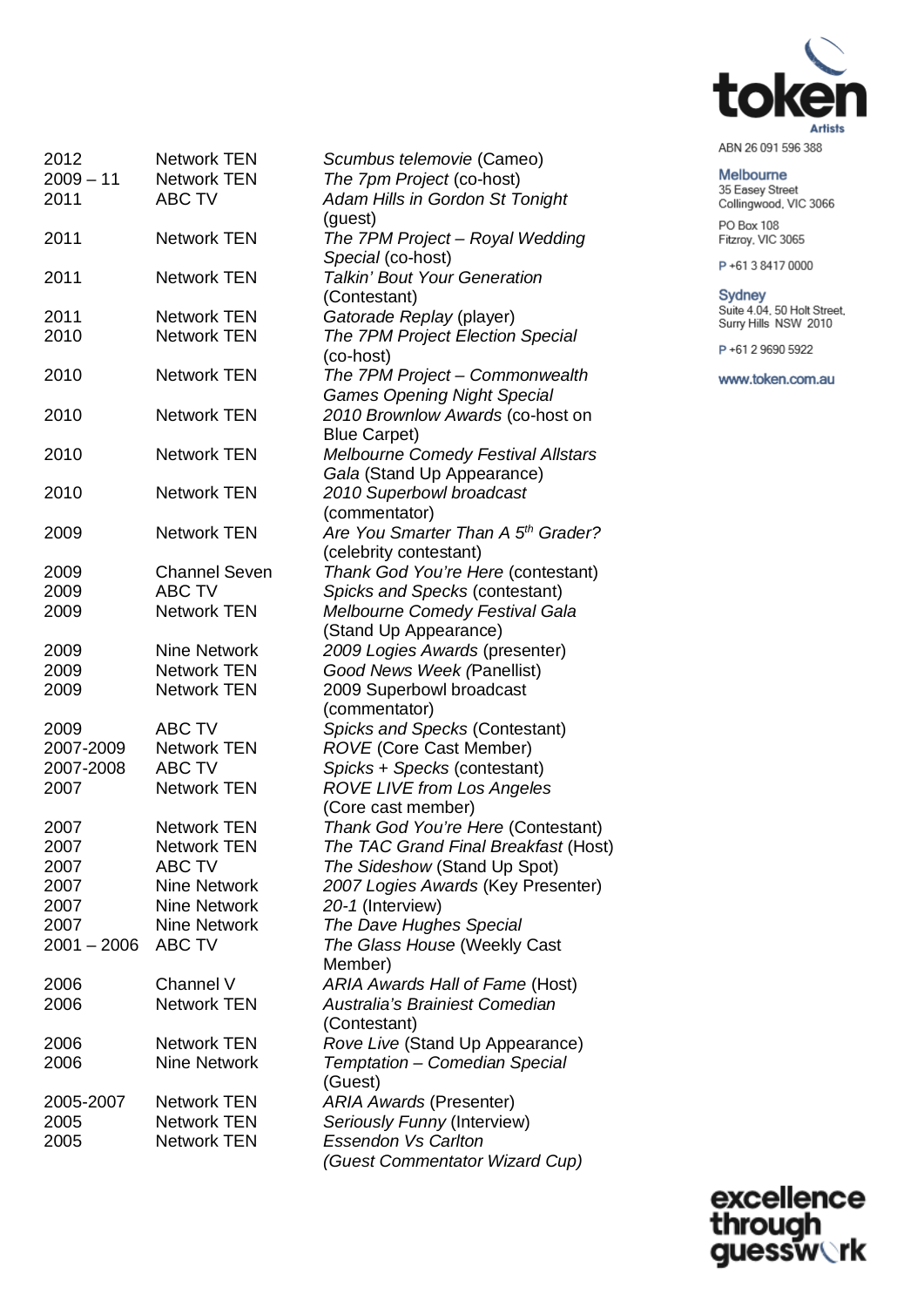

## Melbourne

35 Easey Street Collingwood, VIC 3066 PO Box 108 Fitzroy, VIC 3065

P+61384170000

Sydney Suite 4.04, 50 Holt Street,<br>Surry Hills NSW 2010

P+61 2 9690 5922

www.token.com.au

| 2004          | <b>ABC TV</b>            | <b>Enough Rope with Andrew Denton</b><br>(Interview) |
|---------------|--------------------------|------------------------------------------------------|
|               | 2004 & 2005 Nine Network | TV Week Logie Awards (Award                          |
|               |                          | Presenter)                                           |
| 2004          | Nine Network             | <b>World Comedy Unplugged</b>                        |
|               |                          | (Stand Up Appearance)                                |
| 2003          | <b>Network TEN</b>       | After The Game (Panellist with Peter                 |
|               |                          | Helliar)                                             |
|               | 2003 & 2005 Network TEN  | <b>Melbourne Comedy Festival Gala</b>                |
|               |                          | (Host)                                               |
| 2002          | <b>ABC TV</b>            | Raw Comedy Final (Host with                          |
|               |                          | Corinne Grant & Wil Anderson)                        |
|               | 2001 - 2006 Network TEN  | Melbourne Comedy Festival Gala                       |
|               |                          | (Stand Up Appearance x 4)                            |
| 2001          | <b>ABC TV</b>            | Raw Comedy National Final (Host)                     |
| 2001          | <b>Network TEN</b>       | Rove [Live] (Stand Up Appearance)                    |
| $2000 - 2001$ | <b>Network TEN</b>       | <b>GNW Debate</b>                                    |
| $2000 - 2003$ | <b>ABC TV</b>            | The Fat (Regular Panellist)                          |
| 2000          | thecomedychannel         | The Java Lounge (Weekly Segment)                     |
| 2000          | <b>Network TEN</b>       | Good News Week (Regular Panellist)                   |
| 2000          | <b>Nine Network</b>      | <b>The Russell Gilbert Show</b>                      |
|               |                          | (Stand Up Appearance/Special Reports)                |
| $1999 - 2000$ | <b>Nine Network</b>      | Melbourne Comedy Festival Gala                       |
|               |                          | (Stand Up Appearance x 2)                            |
| $1999 - 2001$ | thecomedychannel         | The Big Smooze                                       |
|               |                          | (Various Interviews & Panel Appearances)             |
| 1999          | Seven Network            | <b>World Cup Comedy</b>                              |
| 1998          | <b>Nine Network</b>      | Hey Hey it's Saturday                                |
|               |                          | (Stand Up Appearance)                                |
| 1997          | <b>Nine Network</b>      | <b>IMT</b> (Stand Up Appearance)                     |

## **RADIO**

| 2021-2022<br>2019 - 2020               | <b>HIT Network</b><br><b>HIT Network</b>                     | The Morning Crew with Hughesy, Ed and Erin<br>Drive with Hughesy and Kate              |
|----------------------------------------|--------------------------------------------------------------|----------------------------------------------------------------------------------------|
| 2015 - 2017<br>2002-2013 NOVA 100      | KIIS and Mix FM                                              | Drive with Hughesy and Kate<br><b>Breakfast with Hughesy and Kate</b>                  |
| 2001                                   | <b>Triple M Melbourne</b>                                    | The Dave and Dave Show<br>(Host with Dave O'Neil - Saturday Mornings)                  |
| 2000<br>$1999 - 2000$<br>$1999 - 2000$ | Triple M (National)<br><b>Triple R</b><br>Triple M Melbourne | <b>Regular Segment</b><br>The Breakfasters (Regular Segment)<br>Crud (Regular Segment) |
|                                        |                                                              |                                                                                        |

## **LIVE SHOWS**

2022 *Trending* – Solo Show

Melbourne International Comedy Festival, Adelaide Fringe Festival

2022 *Dave Hughes Live –* Solo Show

The Sydney Opera House

excellence through<br>guessw**rk**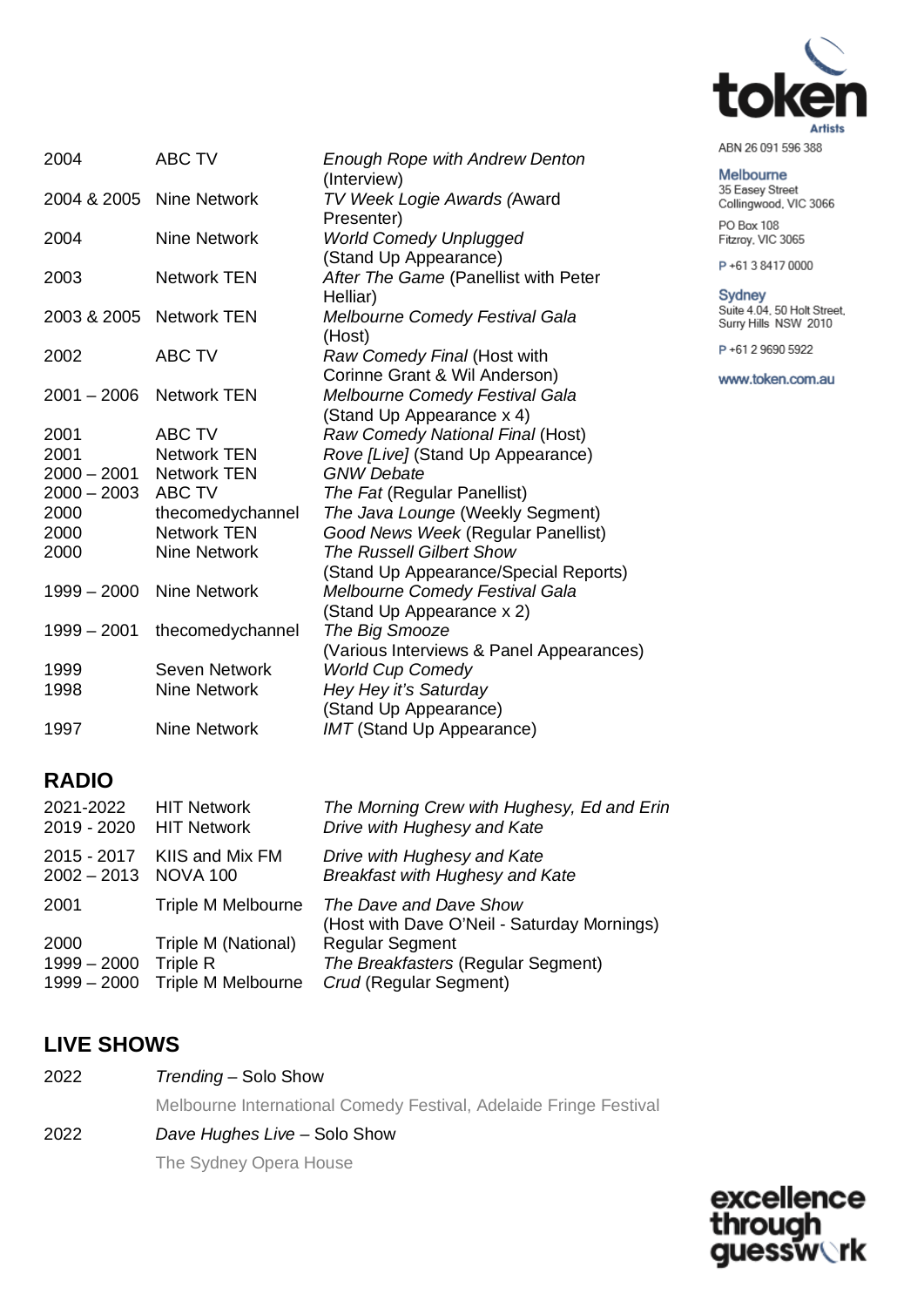

#### Melbourne

35 Easey Street Collingwood, VIC 3066 PO Box 108 Fitzroy, VIC 3065

P+61384170000

#### **Sydney**

Suite 4.04, 50 Holt Street, Surry Hills NSW 2010

P+61 2 9690 5922

www.token.com.au

#### 2020 *Ridiculous* – Solo Show

Brisbane Comedy Festival, Adelaide Fringe Festival

#### 2019 *Hairy* – Solo Show

Adelaide Fringe Festival, Brisbane Comedy Festival, Hobart Spiegeltent, Canberra Comedy Festival, Melbourne International Comedy Festival, Wollongong Spiegeltent, Caloundra, Noosa, Gold Coast Spiegeltent, Perth Comedy Festival, Newcastle Spiegeltent, Sutherland, Soho Theatre London, Horizon Festival Sunshine Coast

#### 2018 *The Snorkeler* – Solo Show

Perth Fringe World, Adelaide Fringe Festival, Brisbane Comedy Festival, Hobart Spiegeltent, Canberra Comedy Festival, Melbourne International Comedy Festival, Wollongong Spiegeltent, Wagga Wagga Comedy Festival

## 2018 *Dave Hughes Live* – Solo Show

Castle Hill, Yarraville Club, Cammeray, Windsor

#### 2017 *Deluded* – Solo Show

Perth Fringe Festival, Adelaide Fringe Festival, Brisbane Comedy Festival, Canberra Comedy Festival, Melbourne International Comedy Festival, Sydney Comedy Festival, Regional Australian tour

#### 2016 *Sweet* – Solo Show

Melbourne International Comedy Festival, Adelaide Fringe Festival, Sydney Comedy Festival, Perth Comedy Festival, Regional Australian tour

#### 2016 *Dave Hughes Live* – Solo Show Byron Bay Theatre

#### 2015 *Pumped* – Solo Show

Melbourne International Comedy Festival, Adelaide Fringe Festival, Geelong, Hobart, Campbelltown, Hornsby, Sydney, Coffs Harbour, Ipswich, Mackay, Perth, Brisbane, Packenham, Dandenong, Darwin.

#### 2014 *Pointless* – Solo Show

Melbourne International Comedy Festival, Adelaide Fringe Festival, Sydney Comedy Festival, Brisbane, Hobart, Darwin, Canberra, Alice Springs, Edinburgh Fringe Festival, Soho Theatre (London), Regional Australian tour to over 40 venues.

#### 2013 *Freezer Bread -* Solo Show

Melbourne International Comedy Festival, Eatons Hill Hotel

#### 2012 *The Comeback Tour* – Solo show

Melbourne International Comedy Festival, Enmore Theatre (Sydney), Adelaide Entertainment Centre, Crown Theatre Perth, Brisbane Convention and Entertainment Centre

> excellence **Iessw\`rk**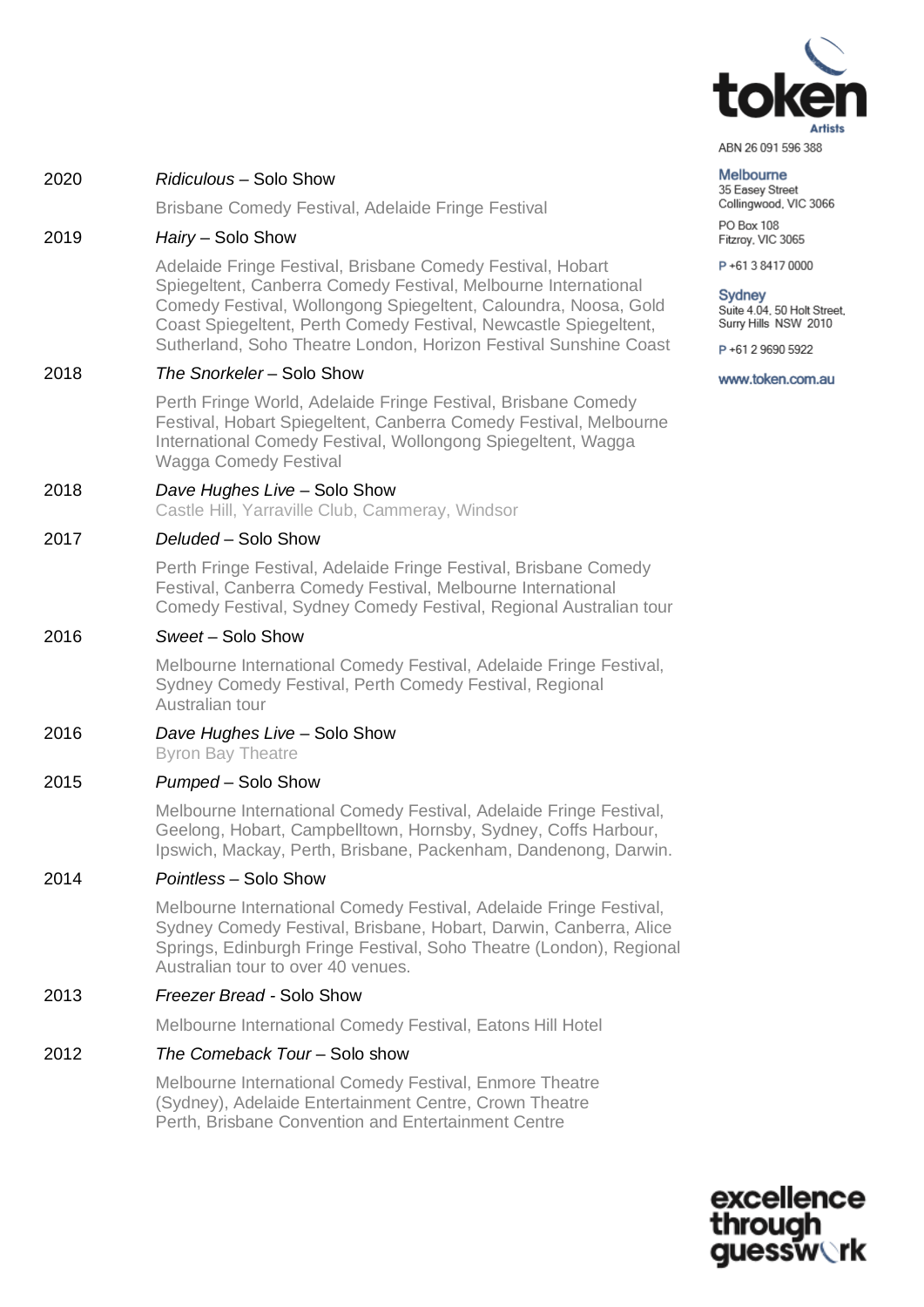

| 2012        | Dave Hughes Live, Hottest Headliners                                                                                                                                                                                                                                                                                                                                      | <b>HDIA YO AS LOGO DOO</b><br><b>Melbourne</b>                       |
|-------------|---------------------------------------------------------------------------------------------------------------------------------------------------------------------------------------------------------------------------------------------------------------------------------------------------------------------------------------------------------------------------|----------------------------------------------------------------------|
| 2010        | The Comic's Lounge, Melbourne<br>Retro - Solo show                                                                                                                                                                                                                                                                                                                        | 35 Easey Street<br>Collingwood, VIC 3066                             |
|             | Melbourne International Comedy festival                                                                                                                                                                                                                                                                                                                                   | PO Box 108                                                           |
| 2009        | Dave Hughes Is Handy - Solo Show                                                                                                                                                                                                                                                                                                                                          | Fitzroy, VIC 3065<br>P+61384170000                                   |
|             |                                                                                                                                                                                                                                                                                                                                                                           |                                                                      |
|             | Enmore Theatre - Sydney Comedy Festival, Powerhouse - Brisbane<br>Comedy Festival, Thebarton Theatre - Adelaide Fringe Festival,<br>Comedy theatre - Melbourne International Comedy Festival                                                                                                                                                                              | <b>Sydney</b><br>Suite 4.04, 50 Holt Street,<br>Surry Hills NSW 2010 |
| 2008        | Cranky - Solo Show                                                                                                                                                                                                                                                                                                                                                        | P+61 2 9690 5922                                                     |
|             | <b>Melbourne International Comedy Festival</b>                                                                                                                                                                                                                                                                                                                            | www.token.com.au                                                     |
| 2007-2008   | Hughesy Goes Bananas - Solo Show                                                                                                                                                                                                                                                                                                                                          |                                                                      |
|             | <b>National Tour</b>                                                                                                                                                                                                                                                                                                                                                      |                                                                      |
| 2007        | Dave Hughes Live! - Solo show                                                                                                                                                                                                                                                                                                                                             |                                                                      |
| 2006 - 2007 | Walkabout, London, UK<br>Hughesy Rides Again - Solo Show                                                                                                                                                                                                                                                                                                                  |                                                                      |
| 2006        | Thebarton Theatre - Adelaide Fringe Festival -, Athenaeum Theatre<br>Melbourne International Comedy Festival, Theatre Royal - Hobart,<br>Princess Theatre - Launceston, The Enmore Theatre - Sydney,<br>Brisbane Convention Centre - Brisbane, Civic Theatre - Newcastle,<br>WIN Entertainment Centre - Wollongong, Regal Theatre - Perth<br>Dave Hughes Live - Solo Show |                                                                      |
|             | Victorian Regional Tour                                                                                                                                                                                                                                                                                                                                                   |                                                                      |
| 2005        | Dave Hughes Live - Solo Show                                                                                                                                                                                                                                                                                                                                              |                                                                      |
|             | Victorian Regional Tour                                                                                                                                                                                                                                                                                                                                                   |                                                                      |
| 2004/05     | Tasty - Solo Show                                                                                                                                                                                                                                                                                                                                                         |                                                                      |
|             | The Enmore Theatre - Sydney, Athenaeum Theatre - Melbourne<br><b>International Comedy Festival</b>                                                                                                                                                                                                                                                                        |                                                                      |
| 2003/2004   | High Voltage - Solo Show                                                                                                                                                                                                                                                                                                                                                  |                                                                      |
| 2003        | The Enmore Theatre - Sydney, Adelaide Fringe, Melbourne<br>International Comedy Festival, The Octagon Theatre - Perth, The<br>Tivoli Theatre & Brisbane Convention Centre - Brisbane<br>Massive - Solo Show                                                                                                                                                               |                                                                      |
|             | WA Fringe, Melbourne International Comedy Festival                                                                                                                                                                                                                                                                                                                        |                                                                      |
| 2002        | Whatever-Solo Show                                                                                                                                                                                                                                                                                                                                                        |                                                                      |
|             | Melbourne International Comedy Festival, Sydney Comedy Store                                                                                                                                                                                                                                                                                                              |                                                                      |
| 2001        | Full On - Solo Show                                                                                                                                                                                                                                                                                                                                                       |                                                                      |
|             | Melbourne International Comedy Festival, Montreal Just For<br><b>Laughs Comedy Festival</b>                                                                                                                                                                                                                                                                               |                                                                      |
|             |                                                                                                                                                                                                                                                                                                                                                                           |                                                                      |

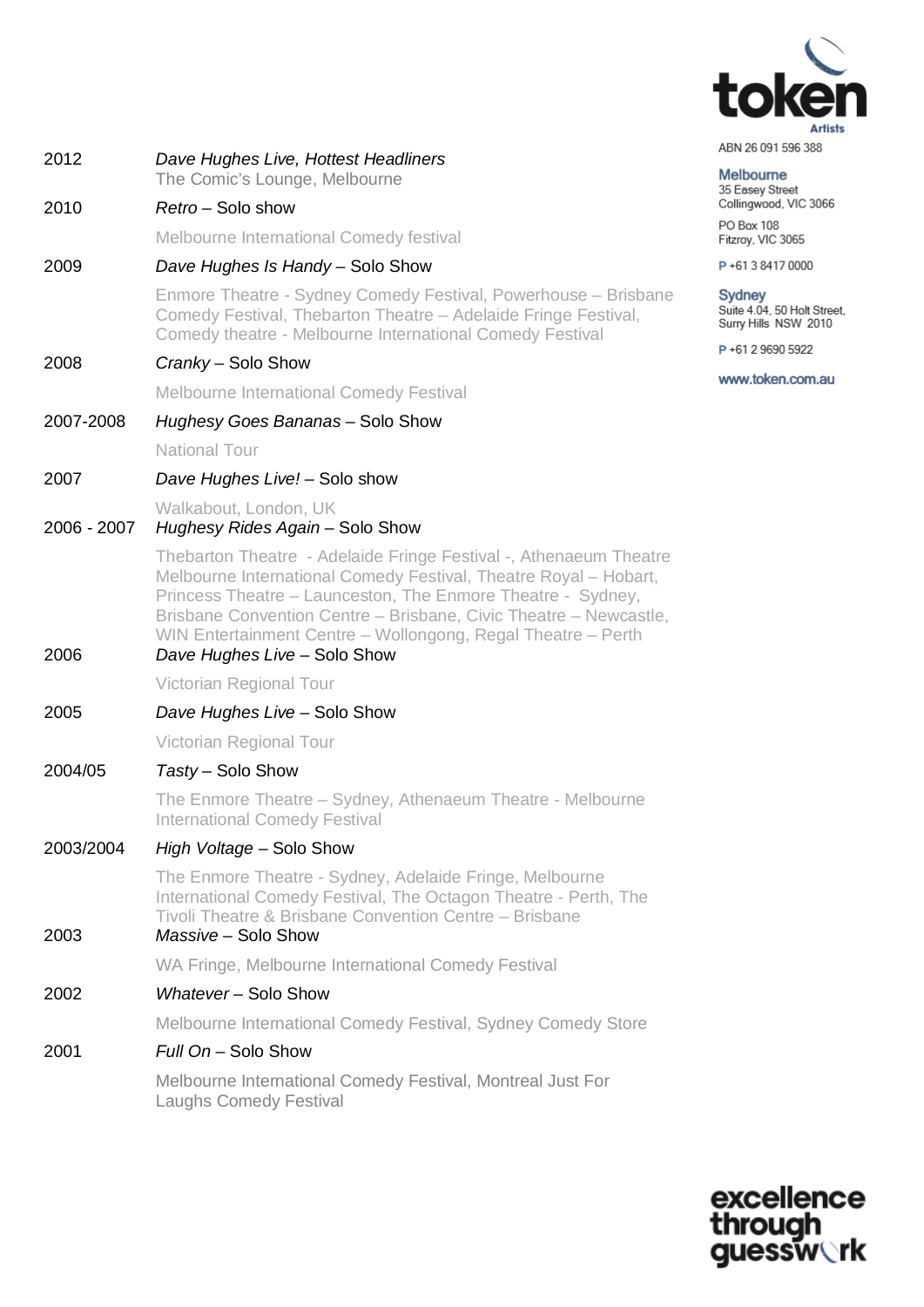

Melbourne 35 Easey Street Collingwood, VIC 3066 PO Box 108 Fitzroy, VIC 3065

P+61384170000

**Sydney** Suite 4.04, 50 Holt Street, Surry Hills NSW 2010

P+61 2 9690 5922

www.token.com.au

| 1999 | Adelaide Fringe Festival, Melbourne International Comedy<br>Festival, Valhalla Cinema - Sydney<br>Lying To The Government - Solo Show<br><b>Edinburgh Festival Fringe</b> |
|------|---------------------------------------------------------------------------------------------------------------------------------------------------------------------------|
| 1999 | Bone Idle – Solo Show                                                                                                                                                     |
|      | <b>Melbourne International Comedy Festival</b>                                                                                                                            |
| 1998 | Revolution – Solo Show                                                                                                                                                    |
|      | <b>Melbourne International Comedy Festival</b>                                                                                                                            |
| 1997 | Facing Reality – Solo Show                                                                                                                                                |
|      | <b>Melbourne International Comedy Festival</b>                                                                                                                            |
| 1996 | Hughesy And Friends Are Lying To The Government - Solo Show<br>Melbourne International Comedy Festival                                                                    |

2000 *Super Toasty Loaf* – Solo Show

## **AWARDS**

- 2013 TV Tonight Awards, Winner: Best Sports Show or Coverage Before The Game
- 2013 TV Tonight Awards, Winner: Best Light Entertainment The Project
- 2013 The Project Nominated for a Logie Most Popular Light Entertainment Program
- 2013 Before The Game Nominated for a Logie Most Popular Sports Program
- 2012 The Project Nominated for a Logie Most Popular Light Entertainment Program
- 2012 Before The Game Nominated for a Logie Most Popular Sports Program
- 2011 Before The Game Nominated for a Logie Most Popular Sports Program
- 2010 Before The Game Nominated for a Logie Most Popular Sports Program
- 2009 Nominee for Comedian of the Year GQ Magazine "Men of the Year" Awards
- 2009 Before The Game Nominated for a Logie Most Popular Sports Program
- 2007 Winner of ARIA Awards for Best Comedy Release
- 2005 Nominated for Best On-Air Team with Kate Langbroek & Dave O'Neil for the NOVA 100 Breakfast Show – Australian Commercial Radio Awards
- 2003 Award for Outstanding Radio Comedy Performance: Hughesy, Kate and Dave - Australian Comedy Awards
- 2003 Nominated for the Australian Commercial Radio Awards Best On-Air Team with Kate Langbroek & Dave O'Neil for the NOVA 100 Breakfast Show
- 2003 Nominated for the ARIA Best Comedy Album Award for *Whatever*
- 2002 Winner of the RAWARDS Best On-Air Team with Kate Langbroek & Dave O'Neil for the NOVA 100 Breakfast Show
- 2000 Nominated for the Campus Activities Victoria Best Comedy Act Award
- 1999 Nominated for the Stella Award for Best Show at the Melbourne International Comedy Festival for *Bone Idle*
- 1999 Nominated for the Campus Activities Victoria Best Comedy Act Award

excellence